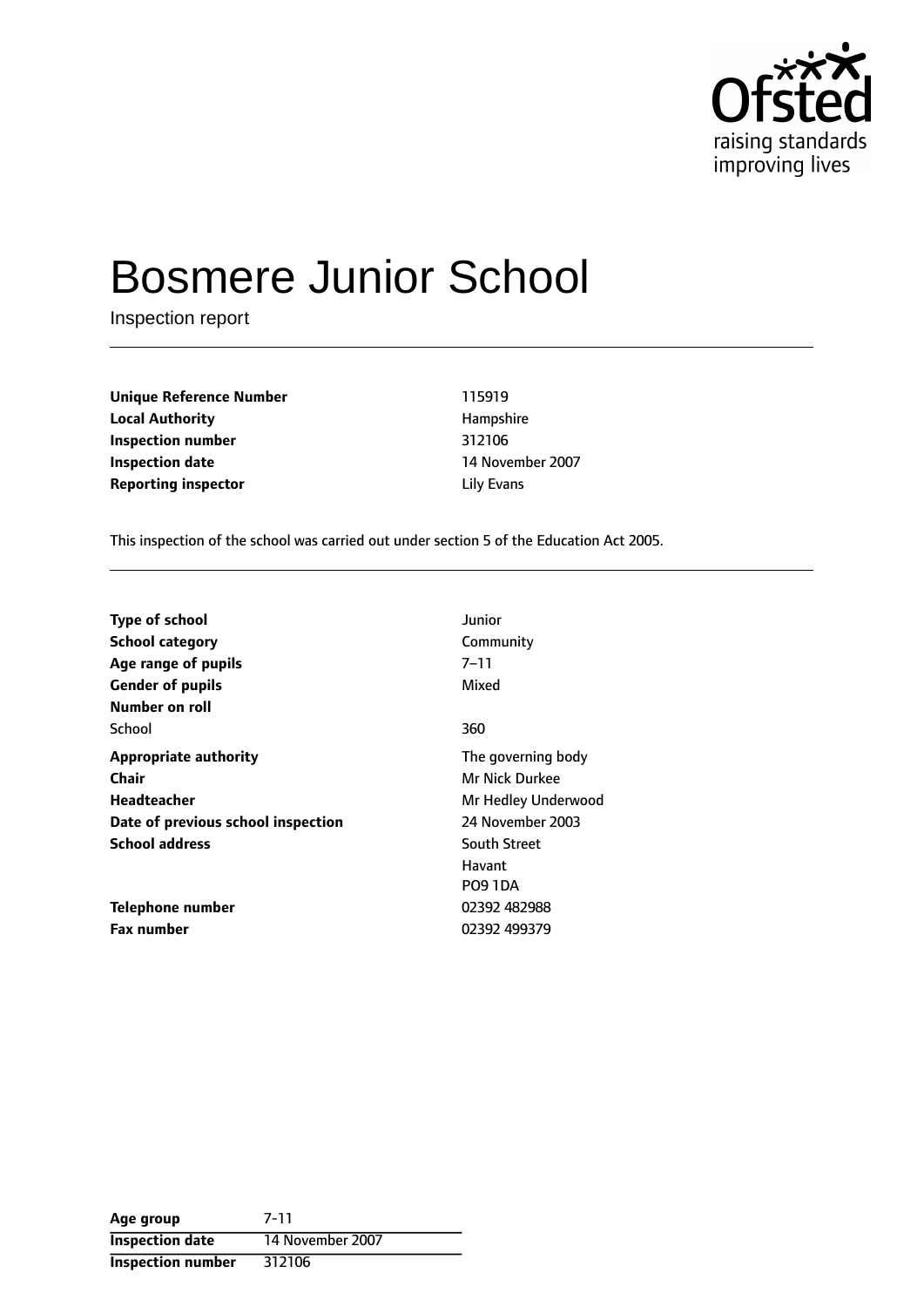.

© Crown copyright 2007

#### Website: www.ofsted.gov.uk

This document may be reproduced in whole or in part for non-commercial educational purposes, provided that the information quoted is reproduced without adaptation and the source and date of publication are stated.

Further copies of this report are obtainable from the school. Under the Education Act 2005, the school must provide a copy of this report free of charge to certain categories of people. A charge not exceeding the full cost of reproduction may be made for any other copies supplied.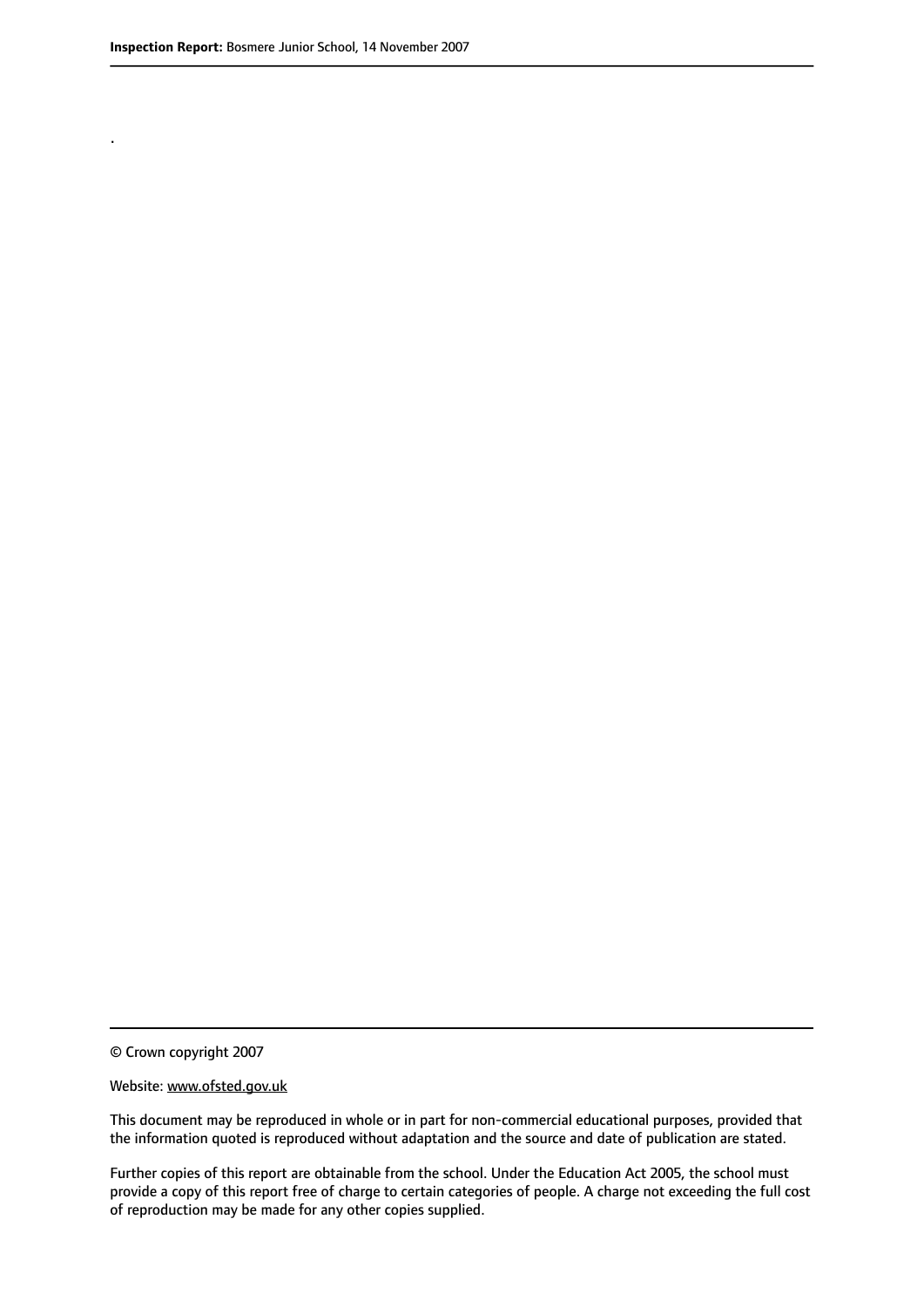# **Introduction**

The inspection was carried out by an Additional Inspector.

The inspector evaluated the overall effectiveness of the school and investigated achievement and standards, teaching and learning of writing, personal development and care, guidance and support and leadership and management. Other areas were not inspected in detail. The inspector observed lessons, talked with staff, governors and pupils. She also examined the school's data, pupils' work, and documents relating to the foci. One hundred and twelve parents' questionnaires contributed to the judgements.

# **Description of the school**

This popular school is larger than many junior schools, having three classes in each year group. It is situated in an area of mixed private and local authority housing and nearly half of all pupils come from outside the catchment area. The number of pupils eligible for free school meals is below the national average. Most pupils are from white UK heritage. The percentage of pupils identified as having special educational needs, is slightly above the national average. The proportion of pupils with statements is below the national average. The school has gained the 'Healthy Schools' and 'Activemark' awards.

### **Key for inspection grades**

| Grade 1 | Outstanding  |
|---------|--------------|
| Grade 2 | Good         |
| Grade 3 | Satisfactory |
| Grade 4 | Inadequate   |
|         |              |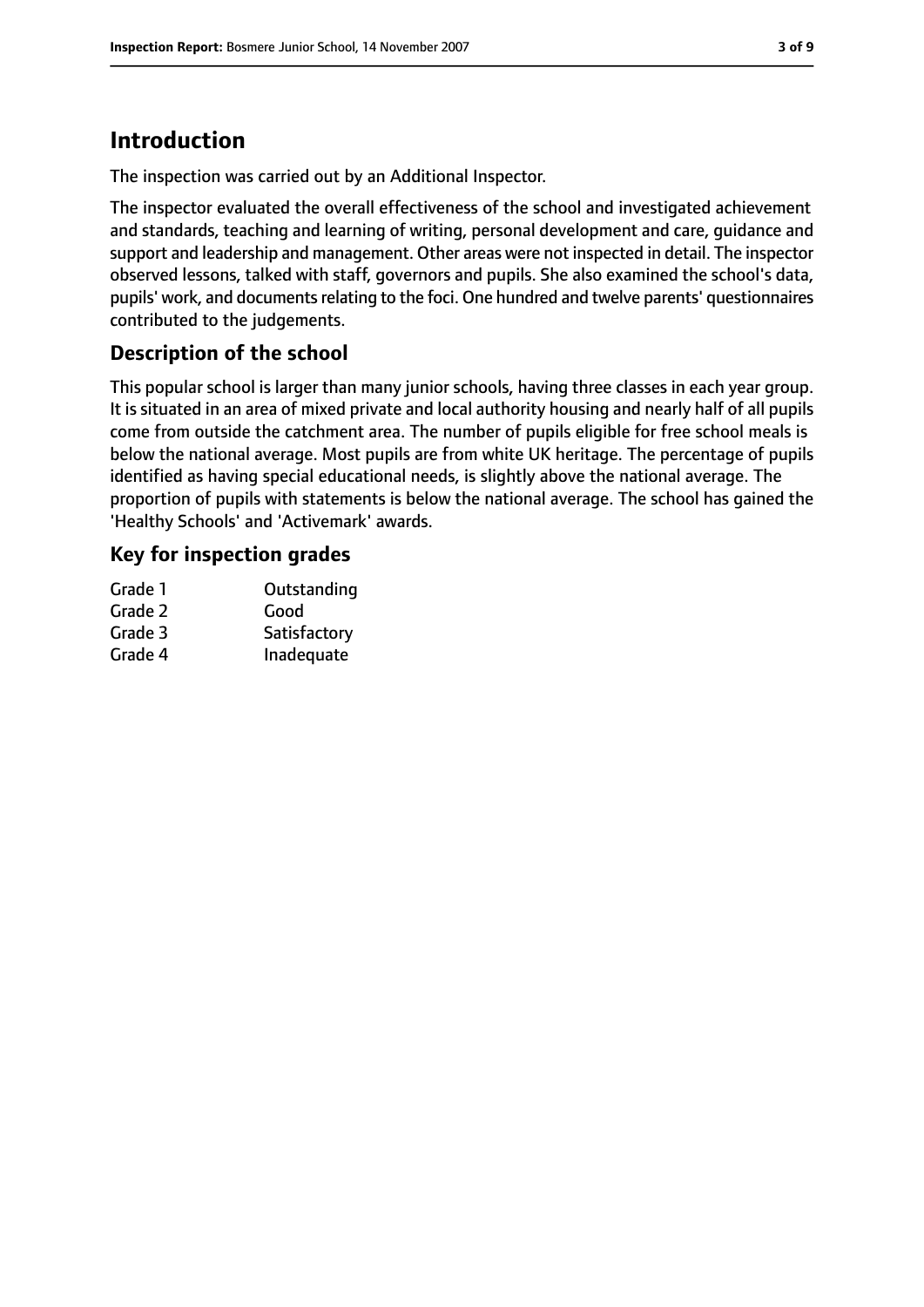# **Overall effectiveness of the school**

#### **Grade: 2**

'We cannot praise the school highly enough. Not only do children learn, but they grow in so many ways during their progression through the school.' This comment from a parent is typical of many positive responses to a questionnaire sent out at the time of the inspection. It shows a particular strength of the school, which enables pupils to achieve well academically but also to enjoy experiences that help them to be confident, well-rounded people. The curriculum provides very well planned enrichment opportunities woven into the school day and in after school clubs. It also includes Spanish lessons for all year groups. These enhance pupils' enjoyment and promote a strong appetite for learning and good attendance. Pupils are able to realise their talents in music, dance and drama with regular performances in school and in the local community. The pastoral care for pupils is outstanding and at the core of the school's work. It has very well tried and tested systems, which promote high standards of safety and care.

The focus of this inspection was on standards and achievement in writing, identified in the school's own evaluation as an area for improvement. Standards on entry are average with a small minority of pupils below nationally expected levels especially in writing. Standards in English have improved, with fluctuations, from below average at the last inspection in 2003 to above average in the current year. Standards in mathematics have been consistently above average and science standards well above average since 2003. The achievement of pupils is high compared to the standards they reached in Year 2 especially in mathematics and science. Vigorous efforts to promote reading and writing, speaking, and listening skills have enabled all pupils to make good progress in English.

The teaching and learning of writing are good, sometimes outstanding. Teachers are secure in their knowledge and understanding of strategies for promoting good learning. Teachers challenge pupils well through skilful questioning and pupils' responses are thoughtful. Lessons are peppered with fun activities and good use of technology, which enables pupils to enjoy their lessons. Learning was seen at its best in a lesson, which had a real purpose to it. In Year 6, pupils enthusiastically prepared to draft a play script of a Dickensian scene which they intend to perform at Christmas. In several classes pupils collaborated sensibly in pairs and groups, staying fully focused on the task. Teachers plan tasks at different levels of difficulty, which helps pupils to work independently. Pupils with learning difficulties and disabilities have well informed support from learning assistants so that they do well. Teachers share clear learning intentions at the beginning of lessons and use time effectively to assess pupils' understanding of their learning at the end of the lessons. Teachers usually pace learning well especially in setting time to complete a task but occasionally they spend too long on introductions and this leads to pupils losing their concentration.

There are good proceduresfor assessment and tracking of learning at regular intervals. Teachers assess pieces of writing each term to ascertain pupils' progress. They mark the pupils' work to check progress towards their writing targets but the pupils are not sufficiently involved in order to heighten their awareness of what they need to do to next. The school plans effectively for pupils to use their writing skills across subjects of the curriculum. Pupils have many opportunities to write in a variety of styles such as instructions, letters, descriptive and diary. They produce many short, good quality pieces of writing but do not have enough opportunities to practise their skills in composing extended pieces of writing.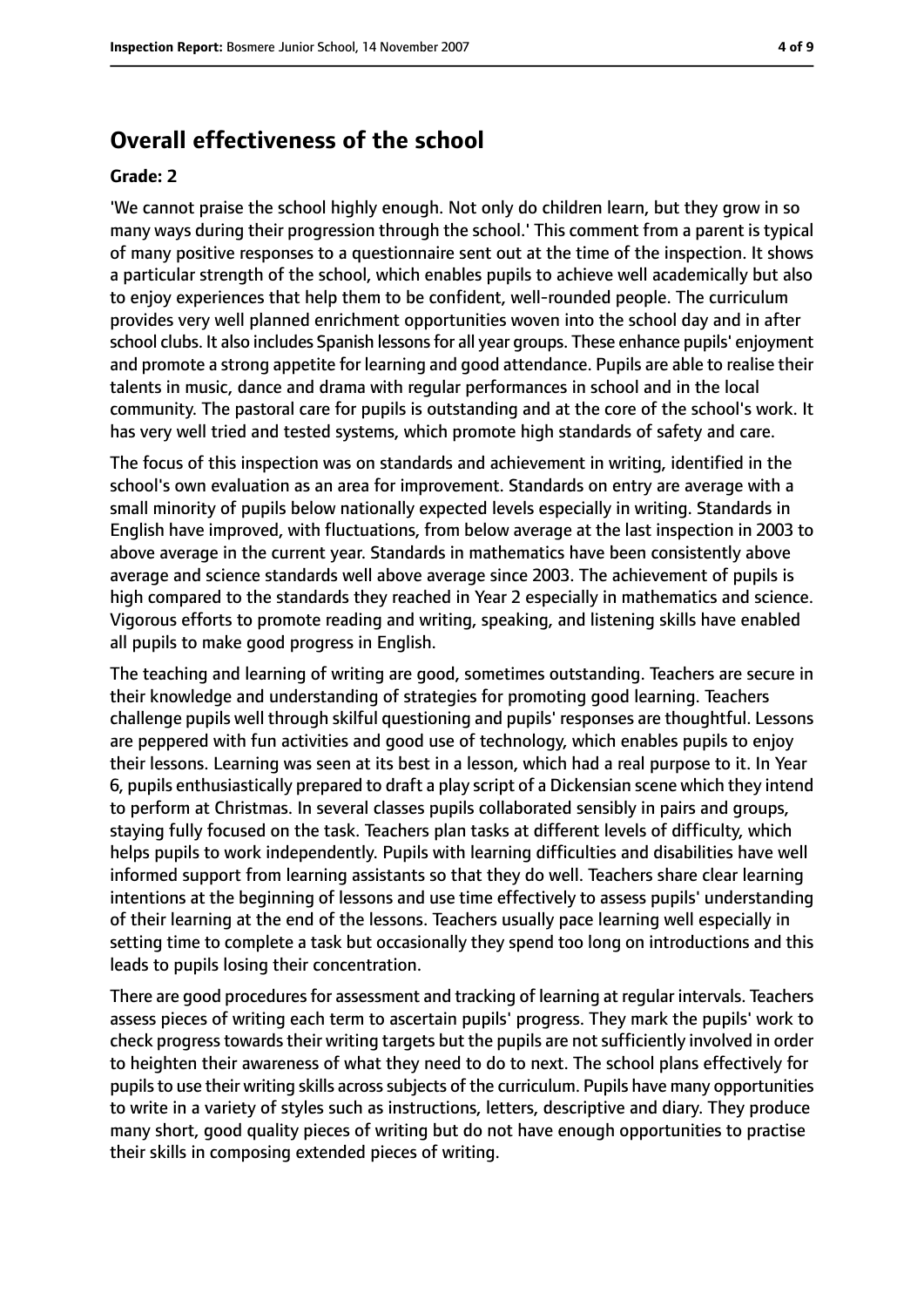Pupils' personal development is outstanding because their needs are so well met and their efforts are rewarded and celebrated. Their spiritual, moral, social and cultural development is very strong. Throughout the school pupils' behaviour and conduct are exemplary. The prevalent culture of the school nurtures children who exercise respect, courtesy and care for others. They support many charity events and finance annually two pupils In Africa and India through Action Aid. There is little evidence of bullying behaviour in school and any such disagreements are dealt with swiftly. This is because there is always someone to turn to. Parents and pupils alike see the promotion of healthy food and exercise as a real strength of the school. Pupils are taking advantage of the popular football and netball clubs. They learn to be responsible and independent in the roles they have in school such as play 'buddies', arranging play partners and distributing play equipment. School Councillors are democratically elected, using real ballot boxes! After having an opportunity to say why they want to be a school councillor, they answer questions from their peers at the school hustings. School Council have responsibility to carry out viability studies, to research and cost changes they wish to bring into the school. One pupil related how, following a request for lockers, they measured the space available and concluded that there was insufficient space to accommodate their request. They have successfully negotiated more benches for the playground in collaboration with the parent teacher association (PTA).

The headteacher has a clear vision for the future of the school and gives strong leadership. He leads it efficiently, valuing his committed management team and the whole body of staff and governors highly. He has tackled issues from the last inspection well by developing managers' roles and robust monitoring systems for teaching and learning, whilst introducing new performance management systems linked to school improvement. The school promotes equal opportunities very well. A good example of this is the Year 4 whole class opportunity to learn to play the trombone embraced by the pupils and teachers with dedication and enthusiasm. The school has good capacity to improve because senior management have clear roles and responsibilities for which they are well prepared. The refinement of monitoring systems allows the school to make better use of assessment and tracking data. This is enabling it to identify accurately areas for improvement. It has already had a positive impact on standards in English although further improvement is required to raise standards and achievement to those attained in mathematics and science.

### **What the school should do to improve further**

- Increase planned opportunities for pupils to practise extended pieces of writing in order to improve their skills and the quality of their writing.
- Give pupils a more active involvement in assessing their own progress towards achieving their writing targets in order to accelerate progress in English.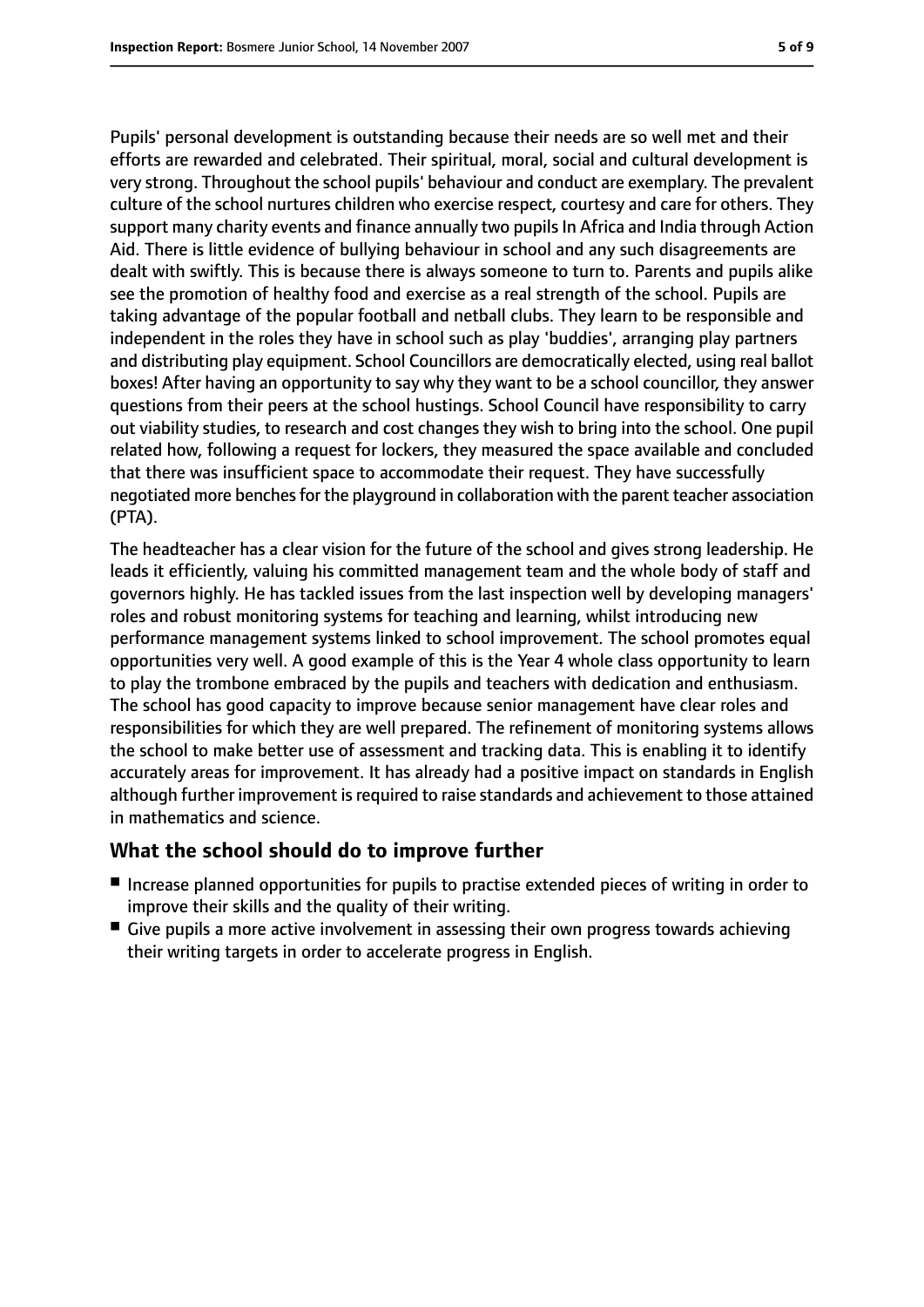**Any complaints about the inspection or the report should be made following the procedures set out in the guidance 'Complaints about school inspection', which is available from Ofsted's website: www.ofsted.gov.uk.**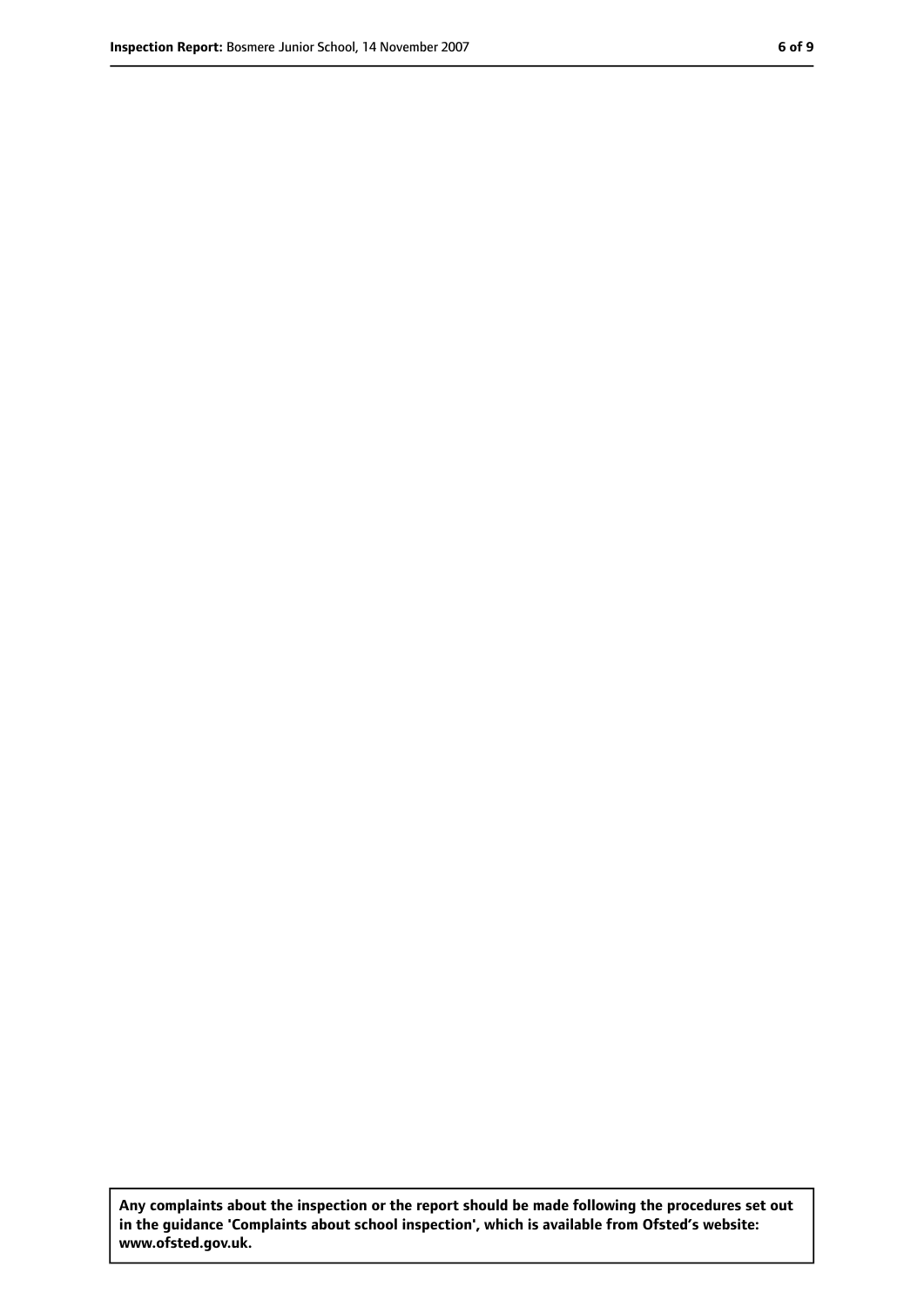### **Annex A**

# **Inspection judgements**

| $\lq$ Key to judgements: grade 1 is outstanding, grade 2 good, grade 3 satisfactory, and | <b>School</b>  |
|------------------------------------------------------------------------------------------|----------------|
| arade 4 inadequate                                                                       | <b>Overall</b> |

# **Overall effectiveness**

| How effective, efficient and inclusive is the provision of education, integrated<br>care and any extended services in meeting the needs of learners? |     |
|------------------------------------------------------------------------------------------------------------------------------------------------------|-----|
| Effective steps have been taken to promote improvement since the last<br>inspection                                                                  | Yes |
| How well does the school work in partnership with others to promote learners'<br>well-being?                                                         |     |
| The capacity to make any necessary improvements                                                                                                      |     |

## **Achievement and standards**

| How well do learners achieve?                                                                               |  |
|-------------------------------------------------------------------------------------------------------------|--|
| The standards <sup>1</sup> reached by learners                                                              |  |
| How well learners make progress, taking account of any significant variations between<br>groups of learners |  |
| How well learners with learning difficulties and disabilities make progress                                 |  |

# **Personal development and well-being**

| How good is the overall personal development and well-being of the<br>learners?                                  |  |
|------------------------------------------------------------------------------------------------------------------|--|
| The extent of learners' spiritual, moral, social and cultural development                                        |  |
| The extent to which learners adopt healthy lifestyles                                                            |  |
| The extent to which learners adopt safe practices                                                                |  |
| How well learners enjoy their education                                                                          |  |
| The attendance of learners                                                                                       |  |
| The behaviour of learners                                                                                        |  |
| The extent to which learners make a positive contribution to the community                                       |  |
| How well learners develop workplace and other skills that will contribute to<br>their future economic well-being |  |

### **The quality of provision**

| How effective are teaching and learning in meeting the full range of the<br>learners' needs?                     |  |
|------------------------------------------------------------------------------------------------------------------|--|
| How well do the curriculum and other activities meet the range of needs<br>$^{\rm t}$ and interests of learners? |  |
| How well are learners cared for, guided and supported?                                                           |  |

 $^1$  Grade 1 - Exceptionally and consistently high; Grade 2 - Generally above average with none significantly below average; Grade 3 - Broadly average to below average; Grade 4 - Exceptionally low.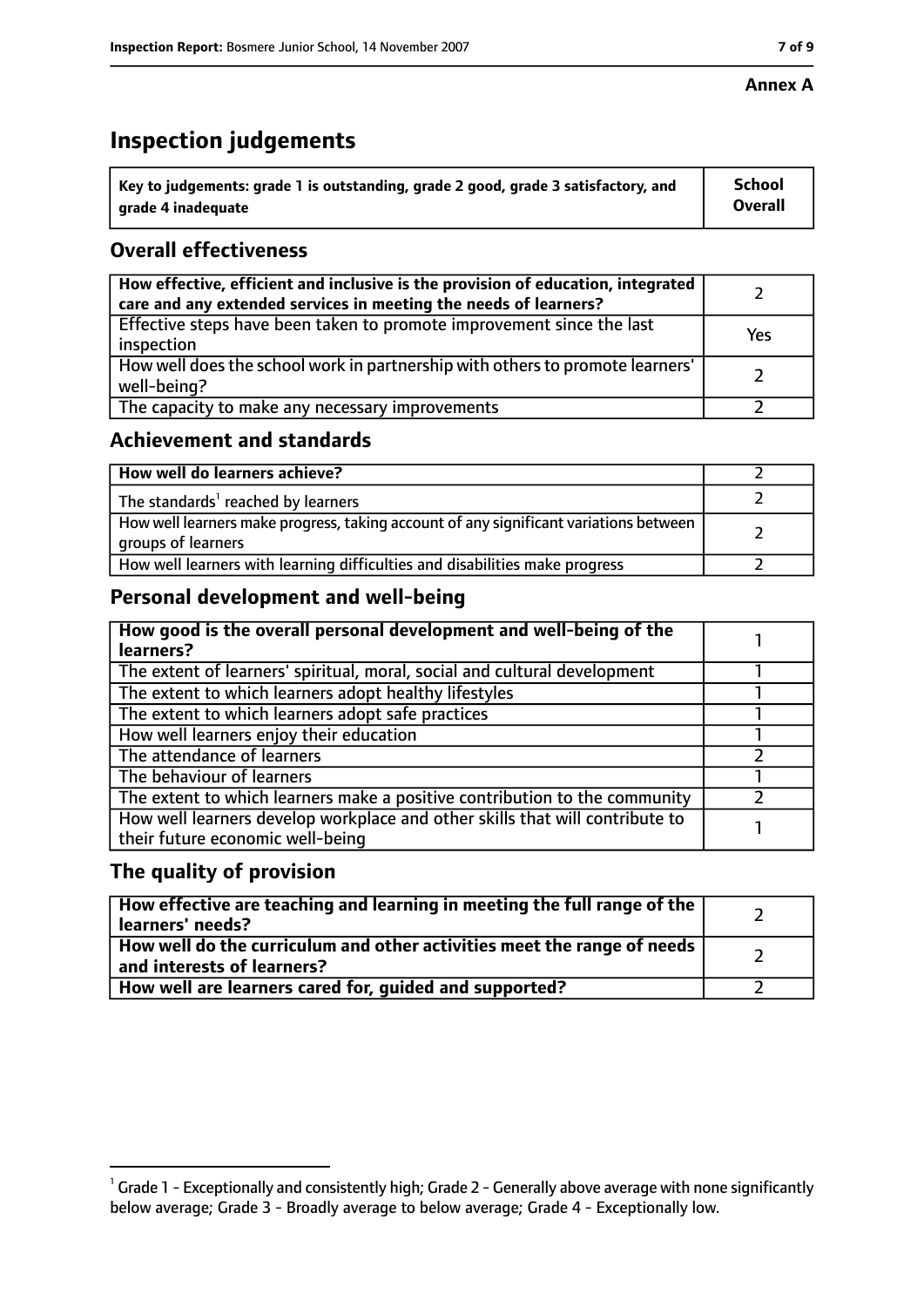# **Leadership and management**

| How effective are leadership and management in raising achievement<br>and supporting all learners?                                              |     |
|-------------------------------------------------------------------------------------------------------------------------------------------------|-----|
| How effectively leaders and managers at all levels set clear direction leading<br>to improvement and promote high quality of care and education |     |
| How effectively leaders and managers use challenging targets to raise standards                                                                 |     |
| The effectiveness of the school's self-evaluation                                                                                               |     |
| How well equality of opportunity is promoted and discrimination tackled so<br>that all learners achieve as well as they can                     |     |
| How effectively and efficiently resources, including staff, are deployed to<br>achieve value for money                                          |     |
| The extent to which governors and other supervisory boards discharge their<br>responsibilities                                                  |     |
| Do procedures for safequarding learners meet current government<br>requirements?                                                                | Yes |
| Does this school require special measures?                                                                                                      | No  |
| Does this school require a notice to improve?                                                                                                   | No  |